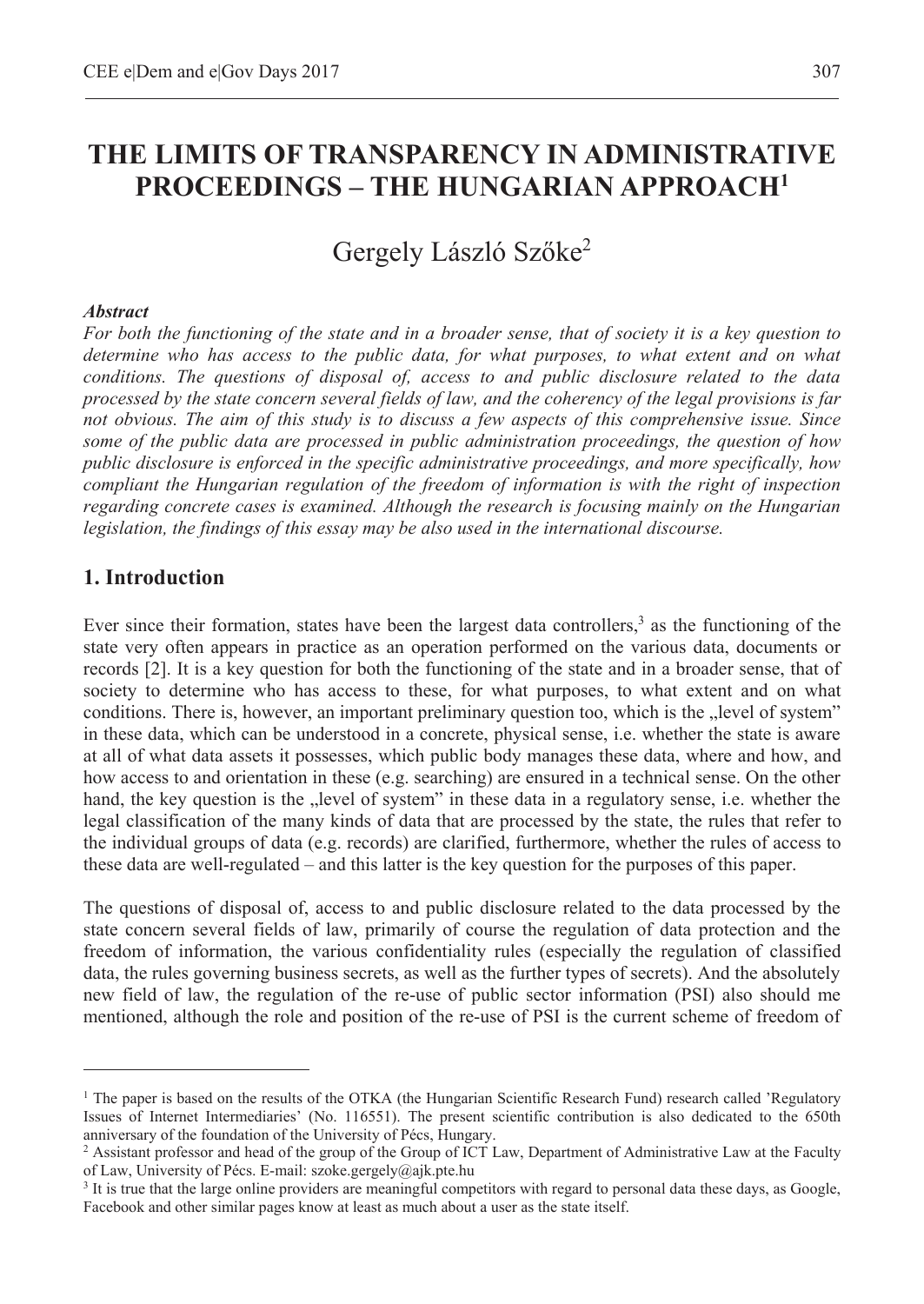information is far not obvious [3]. Finally, the public disclosure of the specific public administration procedures, on the other hand, is usually regulated in procedural laws.

These are also hot topics in legal discourse but the research efforts are primarily focused on specific areas. Such research is usually very thorough in these partial areas but there is a scarce number of comprehensive studies in Hungary on the "legal regulation of data" in general and especially, on the legal regulation of what are called public data.<sup>4</sup> A high number of dogmatic issues are unclarified and at many points, it would be justified to analyze some legal institutions, which seem to be different, in relation to each other as well.

The aim of this study is to discuss a few aspects in a declaredly narrow area. Since some of the data of public interest are processed in public administration proceedings, the question of how public disclosure is enforced in the specific administrative proceedings, and more specifically, how compliant the Hungarian regulation of the freedom of information is with the right of inspection regarding concrete cases as stipulated in the Act on the General Rules of Administrative Proceedings and Services  $(Ket.)$ <sup>5</sup> is examined<sup>6</sup> with an outlook to the new law on public administration procedure, entering into force in 2018.<sup>7</sup> Although the research is focusing on the Hungarian legislation, the findings of this essay may be also used in the international discourse.<sup>8</sup>

## **2. The transparency of the functioning of the state**

Transparency is one of the basic values in the modern democratic societies. Transparency nowadays is put in a broader context: the Open Government approach both emphasise the importance of the transparent operation of the state and the involvement of citizens into public policy decisions. An important element of Open Government initiatives is ensuring access to open, complete and reusable public data. It has to be seen, that Open Data provided by the governments cannot only serve the possibility to control the government by the society but may also foster of creating new (economic and social) values by reusing them in several ways [7].

While referring to the big picture, this essay mainly concentrates on transparency issues. The transparency of state functioning is traditionally meant to be ensured by the freedom of information. Freedom of information is essential for public participation: information about the activities of the government is essential to participate in the democratic process [4]. The question of the freedom of information is sometimes defined as a part or prerequisite of the freedom of expression in international human rights documents.<sup>9</sup> The Hungarian regulation is different from this and both the protection of personal data and the freedom of information are regulated as fundamental "information rights", with regard to each other, both on the level of the Fundamental Law and on

<sup>&</sup>lt;sup>4</sup> In this respect, the most comprehensive work is without doubt László MAJTÉNYI'S work, C.f. [8]  $^5$  Act CXL of 2004 on the General Rules of Administrative Proceedings and Services (Ket.)

<sup>&</sup>lt;sup>5</sup> Act CXL of 2004 on the General Rules of Administrative Proceedings and Services (Ket.)

<sup>6</sup> This problem was first discussed by me as part of a comprehensive study, in which the relationship between public administration and the media was first brought up in issue 4 of 2015 of the journal Pro Publico Bono (András Bencsik – Adrián Fábián – Emese Pál – Gergely László Szőke: A közigazgatás és média kapcsolódási pontjai. This issue is also analyzed by the Commentary on the Public Administration Act  $[5]$ 

 $\frac{7}{7}$  Act. CL of 2016 on the General Public Administration Procedure (Ákr.)

E.g. a Hungarian Case of the ECHR, the case of TASZ vs. Hungary (Judgment by the European Court of Human Rights (Second Section), case of Társaság a Szabadságjogokért v. Hungary, Application no. 37374/05 of 14 April 2009) also concerns this issue, and became an important milestone in the international interpretation of Freedom of Information.

<sup>&</sup>lt;sup>9</sup> Article 10 of the European Convention on Human Rights is a good example for this.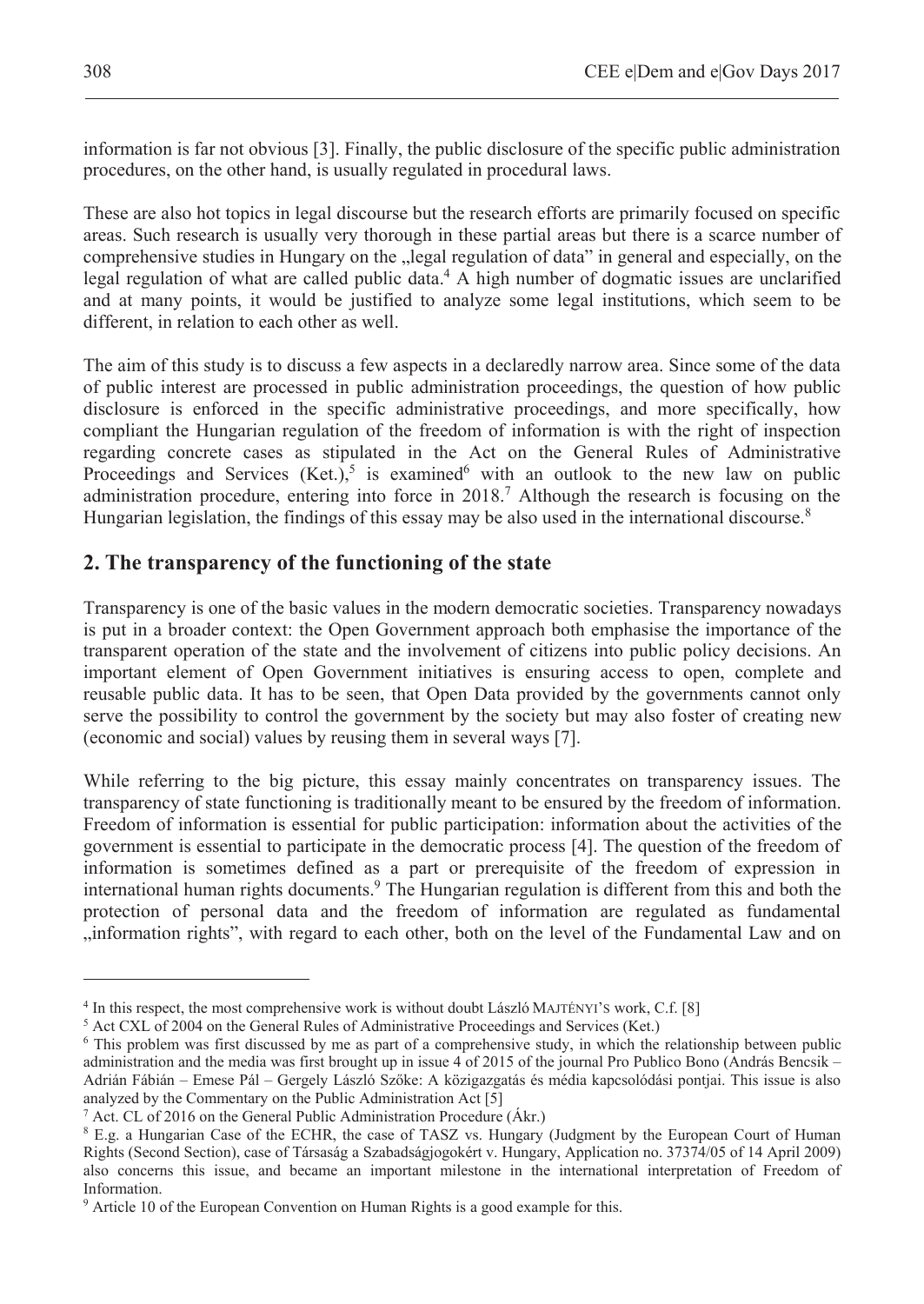that of the specific laws. On the level of statutory regulation, this solution appeared as early as in 1992, which at that time qualified as a pioneer solution in Europe [6].

According to Section (2), Article VI of the Fundamental Law of Hungary, "Everyone shall have the right to the protection of his or her personal data, as well as to have access to and disseminate information of public interest." The details of the regulation are found in Act CXII of 2011 on the Right of Informational Self-Determination and on Freedom of Information (hereinafter referred to as: Infotv.).

The concept of 'information of public interest' is defined by the law rather broadly, i. e.  $\ldots$  'public information' shall mean any known fact, data and information, other than personal data, that are processed and/or used by any person or body attending to statutory State or municipal government functions or performing other public duties provided for by the relevant legislation (including those data pertaining to the activities of the given person or body), irrespective of the method or format in which it is recorded, and whether autonomous or part of a compilation".<sup>10</sup> The freedom of information generates a right for the individual, while it imposes an active obligation to ensure the public disclosure of this information for the state. The latter obligation can basically be met in two ways: either by proactively disclosing some data at the start, or by giving access to the applicant if public information is applied for.

Unfortunately, the recent period has clearly seen a tendency of narrowing access to public information via legislation. As examples, we can mention the obligation to provide the name of the data applicant (which, however, does not mean actual identification), which can hardly be justified on a constitutional basis, the emergence of ex-lege secrets (i.e. the legislator qualifies certain data as secrets, via a law, omitting the usual qualification procedure), furthermore, the rules regarding "account level" control, the significant broadening of cost refunds, as well as the changes related to the so called ", data underlying the decisions" – the latter of which we will discuss in detail.

However, the regulation and practice of the freedom of information in Hungary can be described as a legal institution that basically works properly. In this, besides jurisprudence and law enforcement, some players of the media (especially investigative journalists) and quite a number of NGO's focused on this area as data applicants that generate cases also play an important role.

## **3. The limits of the transparency of administrative proceedings**

The most exciting issue for the purposes of this study is where the limits of the transparency of public information lie, especially in the individual public administration proceedings, and how coherent the regulation of this area is.

#### **3.1 The constraints of public disclosure in the Freedom of Information Law**

Starting out from Infotv., we can see several constraints: the protection of personal data, the confidentiality of classified data, the protection of business secrets, and the confidentiality of the special category of data called ", data underlying the decisions". Finally, although it is not directly mentioned in Infotv., certain sectoral and official secrets may also act as further obstacles to transparency.

<sup>10</sup>Point 5, Section 3 of Infotv.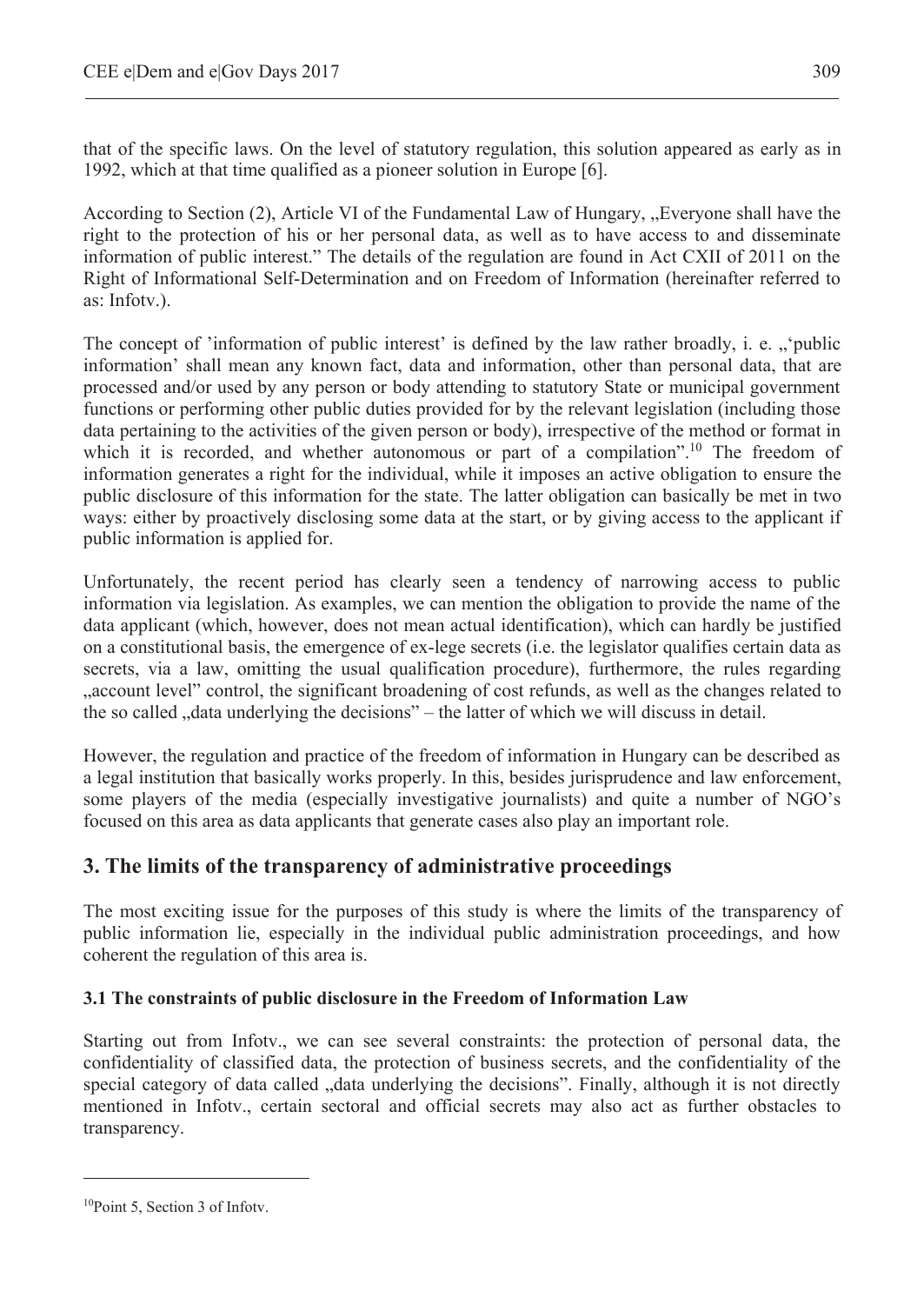It should be noted that a deed or document may contain a mix of accessible and inaccessible data, and it is not easy to distinguish between these two types of data. According to the provisions set out in Infotv., the data applicant may receive copies of the document or the section of document that contains the data but if the document also contains inaccessible data, this should be made unrecognizable in the copy.<sup>11</sup> The latter is an operation whose labour cost can be charged to the data applicant as a cost refund, in harmony with the hourly rate of the staff member who actually performs this job.12

#### 3.1.1 Personal data

By having defined the concept of data of public interest, the legislator made it clear that the accessibility of personal data does not belong to this scope, thus the protection of these enjoys priority, as a general rule. Based on this, those records of public administration which contain personal data do not qualify as data of public interest, neither do those data belong to the latter category which can be related to natural persons in any and all individual cases (administrative proceedings).<sup>13</sup>

#### 3.1.2 Classified data

It is also clear and there is also an express reference to it in Infoty.<sup>14</sup> that access to classified information shall be limited to a predefined scope of persons, which is regulated in detail by a special law.<sup>15</sup>

#### 3.1.3 Business secrets

The protection of business secrets also takes priority over the public disclosure of data of public interest, with the exception of a very important and wide group of cases: the data on the utilization of public funds and the use of public property do not qualify as business secrets, i.e. these data shall be transparent.<sup>16</sup>

#### 3.1.4 Further constraints and secrets

Infotv. itself sets out provisions on that the access to the data of public interest may be restricted by law, for national defence or national security interests, for the prosecution or prevention of crimes, for environmental protection or nature conservation, central financial or foreign exchange policy interests, with regard to external relations, relations with international organizations, court or administrative proceedings, as well as the right to intellectual property.<sup>17</sup>

In the legal system, there are several different types of sectoral, professional and occupational secrets such as bank secrets, insurance secrets, tax secrets, as well as medical secrets, lawyer's

<sup>&</sup>lt;sup>11</sup> Sections 29(3) and 30(1) of Infoty.

<sup>&</sup>lt;sup>12</sup> Cf. Point (c) of Section 29(5) of Infotv. with Section 3(2) of government decree No. 301/2016 (IX. 30.) on the extent of the cost refund chargeable for disclosing data of public interest

<sup>&</sup>lt;sup>13</sup> There are, however, several exceptions to this rule as well, the accessibility of certain personal data or records that contain such may be required by law.

 $14$  Section 27(1) of Infoty.

<sup>&</sup>lt;sup>15</sup> Act CLV of 2009 on the Protection of Classified Information (Matv.)

<sup>16</sup> Section 27(3) of Infotv.

 $17$  Section 27(2) of Infotv.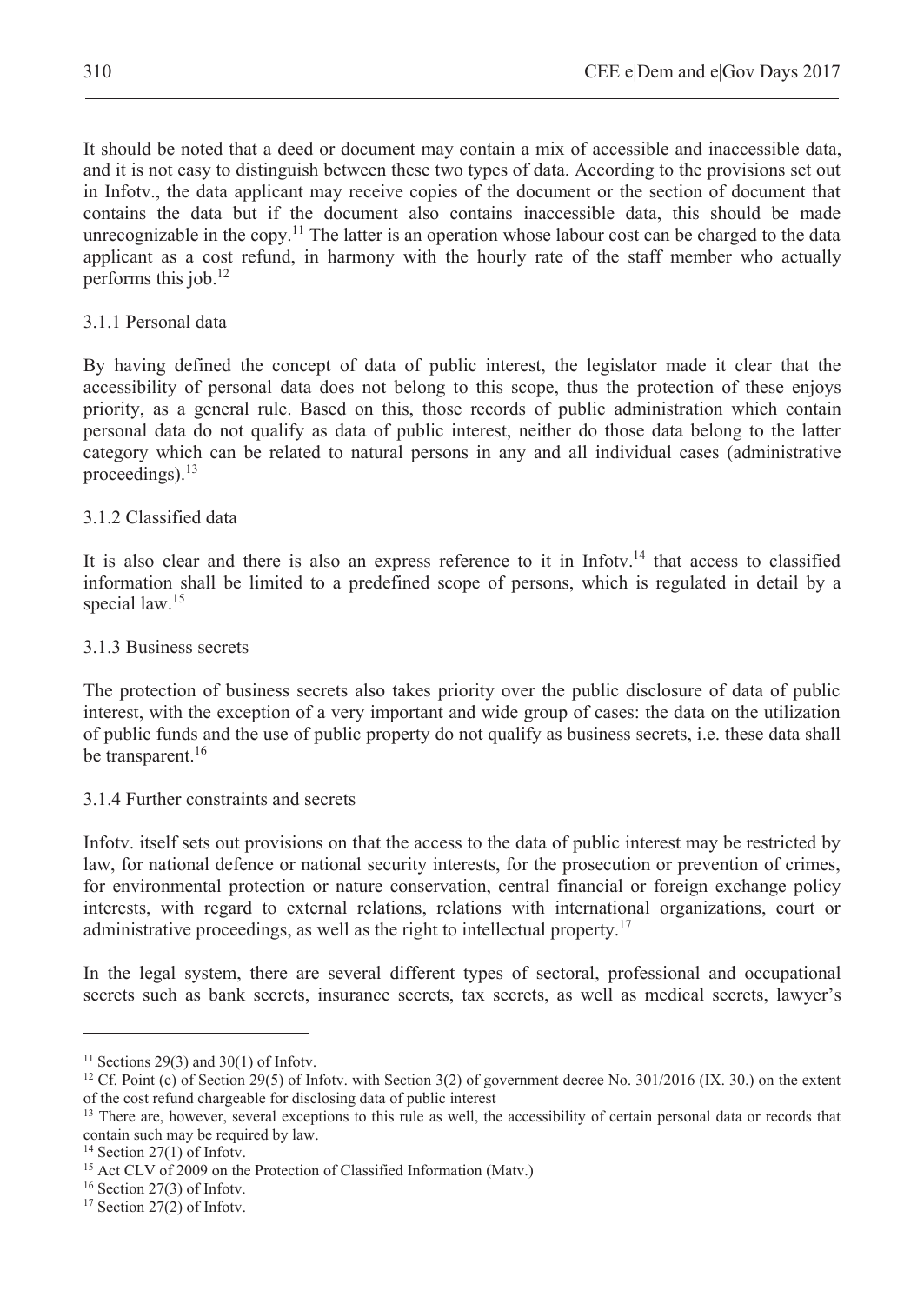secrets, notary public's secrets, ecclesiastical secrets. These are basically regarded by the legal literature as factors constraining the transparency of data of public interest [8].

#### 3.1.5 Data underlying the decisions

However, a part of public administration proceedings does not, or hardly at all affects personal data and/or business secrets, there are even less classified data, so the related regulation in itself does not at all mean that people are not allowed to have access to the details of some cases of public interest (even those in progress) based on the right to the freedom of information. However, in some cases, public disclosure undoubtedly needs to be restricted even beyond this point.

In the interpretation of the right to access to data of public interest, the idea that the confidentiality of certain draft or preparatory documents must be ensured emerged at a rather early stage. In an order adopted by the Constitutional Court as early as 1994, it is stated that "it is a guaranteed institution of the standards and efficiency of the civil servant's activities that the decision-making of civil servants should be free, informal and free from pressure from the public. This is why the public disclosure of documents refers only to the final versions of the documents and not to the interim, draft materials."18 The provisions excluding the public disclosure of data prepared for internal use, related to decision-making (e.g. draft materials, memoranda, blueprints, outlines, proposals, correspondence within the organization)<sup>19</sup> were also published as a specific rule in the law in 1995, which step has since been followed by many amendments and clarifications.

Any data which are developed or recorded in the proceedings that are aimed at decision-making and that underlie the decision in the competence of the body that performs the public task in accordance with the effective regulation are not public for as many as ten years from the date of their generation. However, the head of the public body may allow access to these data, after having considered the weight of public interests in giving or excluding such access.<sup>20</sup>

As long as the decision has already been made, confidentiality can only be maintained in exceptional cases. The effective regulation partially meets this requirement when it stipulates that  $\alpha$ request for disclosure of information underlying a decision may be rejected after the decision is adopted if the information is retained to support a future decision as well, or if disclosure is likely to jeopardize the legal functioning of the body with public service functions or the discharging of its duties without any undue influence, such as in particular the freedom to express its position during the preliminary stages of the decision-making process on account of which the information was required in the first place."<sup>21</sup>

Making sure that "the information to support a future decision as well" is confidential was included in the law with effect from October 1, 2015, and it may actually involve a significant limitation of the freedom of information – it is especially cynical that the legislator concealed this among the provisions that narrow this confidentiality anyway. In theory, any kind of data may underlie a decision that is to be made later as well, a broader interpretation of this section would lead to the emptying out of the entire right to the freedom of information. The constitutionality of the rule is highly questionable [1] and it clearly goes contrary to the previous practice followed by the

<sup>&</sup>lt;sup>18</sup> Constitutional Court order No. 34/1994 (VI. 24.), translation of the original Hungarian text. <sup>19</sup> Constitutional Court order No. 12/2004 (IV. 7.)

 $20$  Section 27(5) of Infotv.

<sup>21</sup> Section 27(6) of Infotv.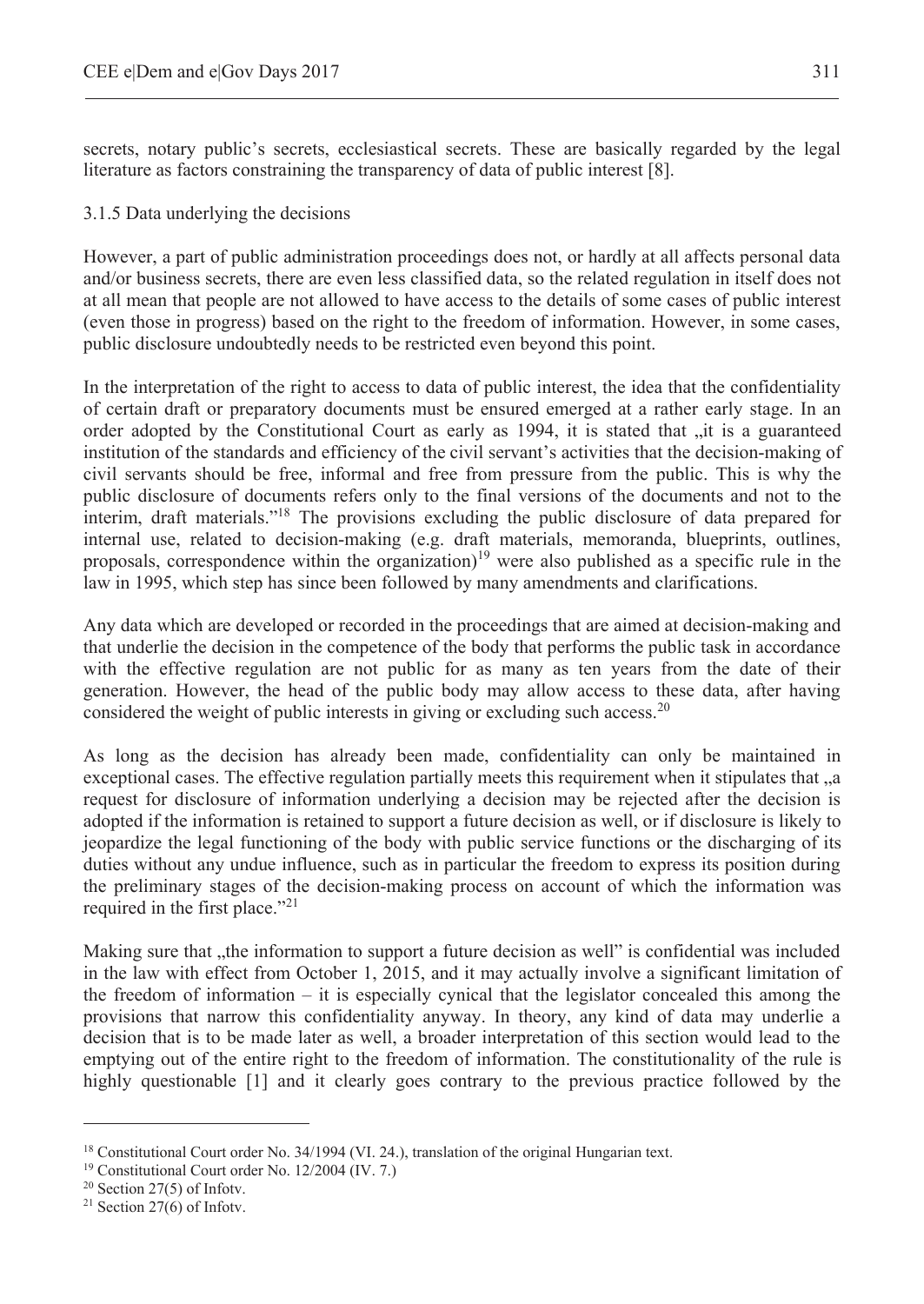Constitutional Court, in which it was mentioned several times that a data request can only be rejected by reference to a specific decision-making process.<sup>22</sup>

The regulation of the data underlying the decision means an automatic restriction of public disclosure on the one hand, in lack of which , an individual decision on the confidentiality of each item of data related to decision-making should be made, in order to ensure the protection of draft materials and the efficiency of the decision-making procedure or the functioning of the body in question", and which "would mean an intolerable administrative burden" for the affected bodies.<sup>23</sup> On the other hand, however, the lack of a formal, preliminary classification requirement does not mean that the body concerned should not thoroughly consider the issue. "If the data controller body" decides to reject the disclosure of the data of public interest, this […] should be properly justified in order to ensure that the constitutional requirements are met", which "should on the one hand extend" to what specific decision to be made in a procedure in progress should be substantiated by the data of public interest to be disclosed, and on the other hand, to what extent the disclosure of the data of public interest affects the adoption of the decision in question".<sup>24</sup>

#### **3.2 The rules regarding the inspection of documents as set out in Ket. and in Ákr.**

As a starting point, it can be established that the basic principles of Ket. and the Ákr. include neither publicity in general nor the principle of a public hearing<sup>25</sup> but there is no reference on the level of fundamental principles to the contrary of these, i.e. to the confidentiality of procedural activities and official deeds either.26

#### 3.2.1 Rules of confidentiality

In relation to the transparency of the documents generated during the procedure and the access to the data included therein, it is Ket.'s Section 17(1) on the protection of privileged data, as well as Section 68 governing the inspection of documents that provide guidance. This means that during the public administration procedure, and under Section 69(6) of Ket., also after the binding closure of the proceedings, access to the documents will primarily be available, besides the clients and the witnesses to third parties: "third person may be allowed access to documents containing any personal data or privileged information, $27$  if able to substantiate that the inspection of the document is necessary for the enforcement of his right, or for the fulfilment of his obligation conferred upon him by the relevant legislation or an official ruling, and if the legal requirements for access to privileged information are satisfied."<sup>28</sup> The restriction is not limited to privileged information by chance, as the Commentary on the law says that "the wording of the law is justified by that [if] the documents contain data of public interest or data disclosed for public interests, then any person will be entitled to inspect these documents according to the rules set out in Act CXII of 2011 on the Right of Informational Self-Determination and on Freedom of Information." However, the Commentary on Ket. also narrows down the interpretation of this section without justification when it says that "in this law, documents that contain personal data (as well as privileged data) are

<sup>&</sup>lt;sup>22</sup> See e.g. the justification of Constitutional Court order No. 21/2013 (VII. 19.)<br><sup>23</sup> Constitutional Court order No. 12/2004 (IV. 7.), translation of the original Hungarian text.<br><sup>24</sup> Constitutional Court order No. 21

<sup>26</sup> Sections 1-8 of Ket., Sections 1-6. of Ákr.

<sup>&</sup>lt;sup>27</sup> According to Section 17(1) privileged information is "statutory secrets" and "secrets obtained in the course of professional activities".

 $28$  Section 68(3) of Ket.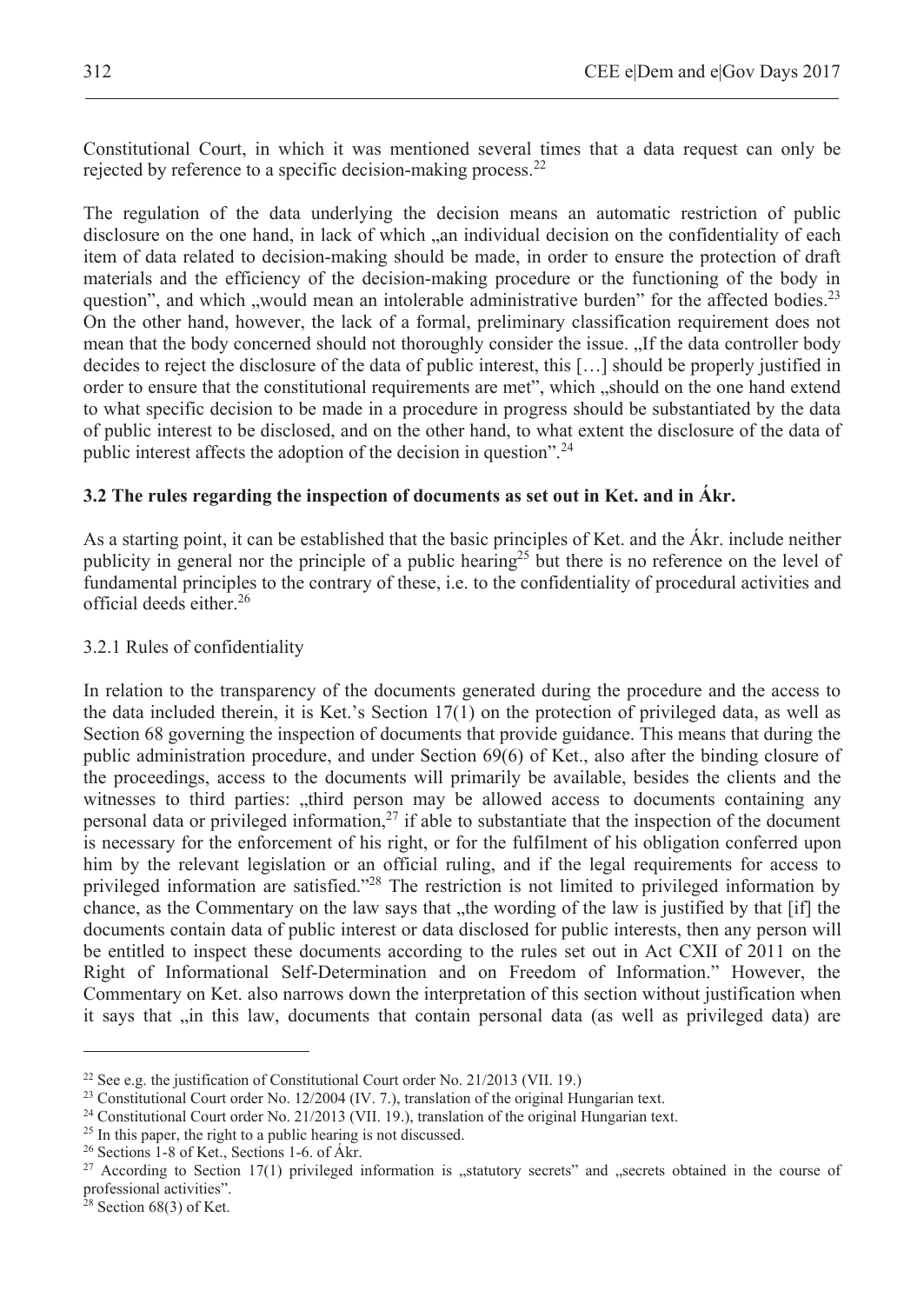mentioned but according to the general rule, all official documents are inevitably tied to the clients of the case, so these can be regarded as personal data"  $[5]$ <sup>29</sup>. The problem itself is of a broader scope, as legal entities, economic associations or any other bodies that discharge public duties can be clients as well, in the case of which the personal data are not protected, i.e. in this case only the rules that refer to the privileged data pose restrictions.

According to the provisions set out in Ket., classified data, as well as business, bank, insurance, securities, cash desk secrets, salary secrets, tax secrets, customs secrets, as well as private secrets qualify as statutory secrets, while secrets tied to practicing certain occupations include, especially medical, lawyer's and notary public's secrets, furthermore, the secrets tied to practicing occupations by an ecclesiastical person and the member of an organization pursuing religious activities who performs religious rituals as a profession.<sup>30</sup> It should be noted that the first one is an itemized list, while the second one quotes examples, i.e. the legal system may contain further rules on secrets that also qualify as privileged data for the purposes of Ket. as well.

The Ákr. contains simplified, but very similar rules. Although the Ákr. does not use the category of "secrets tied to practicing certain occupations", and does not define "statutory secrets", the actual content and interpretation of the provisions regarding the protection of privileged data and access to the documents [Sections  $27(2)$  and  $33(3)$ ] are practically the same as in the Ket.

Thus, based on the above sections, the right of inspection of documents is not restricted for third persons (which potentially means anyone) besides personal and privileged data, which, as it turns out from the justification, allows access to the very data of public interest.

Pursuant to Section 17 of Ket., in the case of personal and privileged data,<sup>31</sup> it is the authority that has to make sure that they are not disclosed to the public and not made familiar to any unauthorized persons. It is also the authority that has to ensure that accessible and inaccessible data are distinguished between, for which, however, a refund of HUF 200 per page can be charged, which is an amount defined in a government decree.<sup>32</sup>

#### 3.2.2 Data underlying decisions

In Ket., the confidentiality or transparency of the data underlying the decisions is not discussed in relation to the right of inspection of documents. However, in Point a), Section 69(1), it is specified in detail that draft decisions are not accessible to the public. Section 34(1) of the Ákr. contains the very same restriction. These are absolute prohibitions from which no exemptions can be given by the public body concerned either.

The Commentary on Ket., fundamentally building on the foundations of public administration activities, on the one hand concludes that, since a draft decision or another document that is regarded as one that prepares the final decision (e.g. the relevant memorandum of the executive) are formally not part of the official procedure, they are not given any serial numbers either, the client is most probably not even aware of the existence of such a document, the right of inspection does not

<sup>&</sup>lt;sup>29</sup> Cf. [5], p. 527., translation of the original Hungarian text. <sup>30</sup> Section 172 of Ket., points g), l)

<sup>&</sup>lt;sup>31</sup> It may come up as yet another exciting research issue what exactly the term "secret protected by law and secret depending on practicing a profession" (jointly: privileged data) of a slightly uncertain content means and whether this rule, which basically limits the transparency of the data of public interest, would stand the test of constitutionality. 32 Sections 68(3) and 69 (3) of Ket.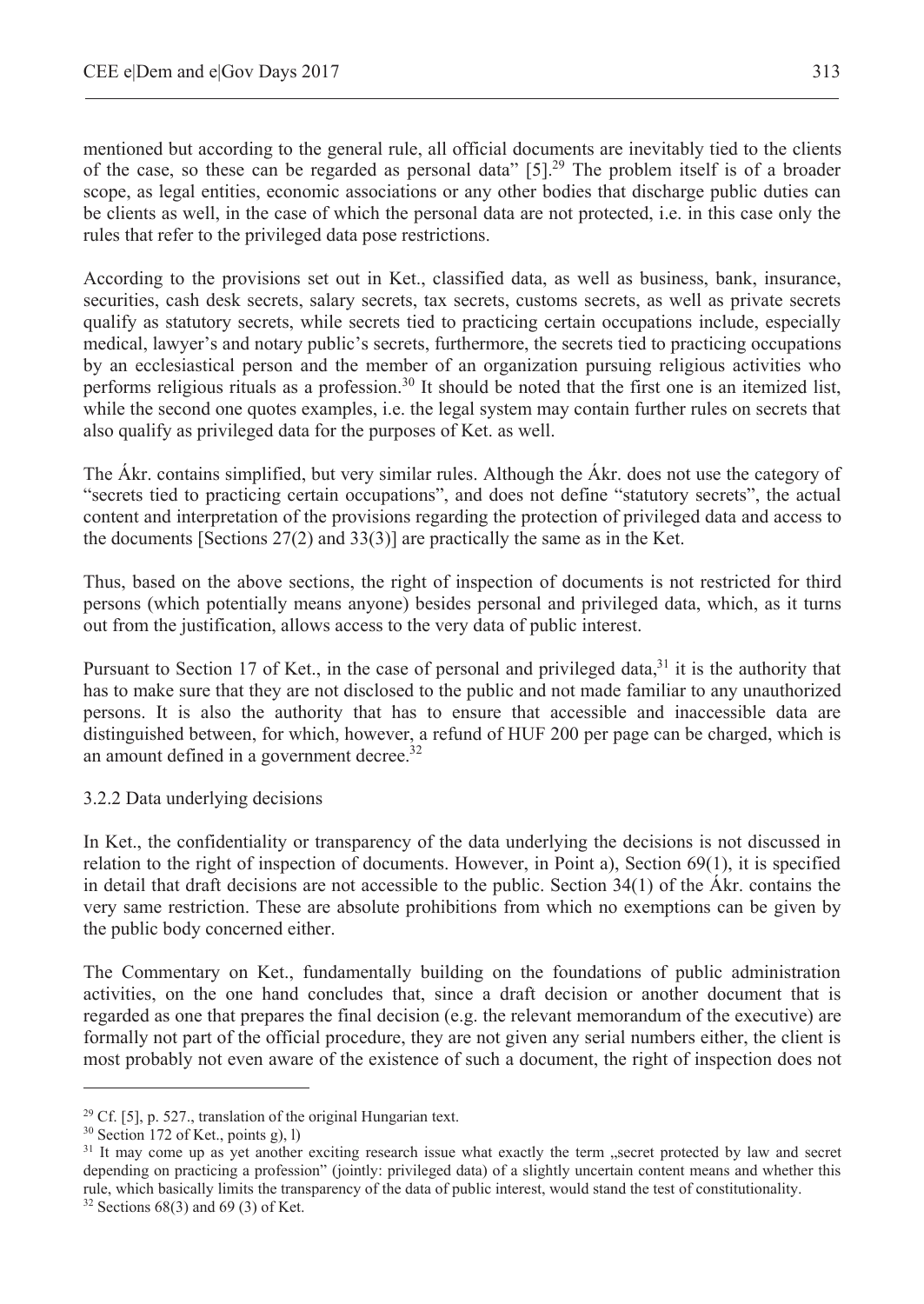refer to these documents [5]. On the other hand, the conclusion is that "official documents do not qualify as ones that underlie the decision according to the data protection [and freedom of information] regulation and in the sense of public administration activities, these are real activities rather than actual activities without legal effect" [5].<sup>33</sup> In relation to the latter, it should be noted that in the data protection regulation, it is actually not "decision-making documents" but "data underlying the decision" that are discussed, which may, in my view, include all such data of a specific official case which may meaningfully influence the final decision.<sup>34</sup> It is definitely obvious that the interpretation issues of the data underlying the decisions are by far not uniform and it can also be established that the interpretation used by the acting public administration body has a rather wide space for manoeuvre in judging this, both as consequence of the system of Infotv. and that of Ket. (and the future Ákr.).

### **4. Conclusions**

The question posed by the research was to what extent the regulation of the freedom of information was in compliance with the Rules of Administrative Proceedings **(**Ket.) regarding the right of inspection of and access to documents in concrete cases. Based on the above, it can be concluded that the rules of Infotv. and Ket. on the right of inspection of documents are roughly in harmony with each other, which is partly due to a Ket. amendment of 2008, which was partially aimed at this, and which is rather fortunate because there is nothing to justify that the rules governing the documents (data) under the effect of Ket. are different from those other data of public interest which are not subject to Ket.

This, however, does not mean that no further research is necessary on this subject, or that the legislator has nothing to do any more. The situation is that the roughly coherent regulation is by far not self-apparent at first sight – this is why this research was conducted at all –, it would make sense to add a few clarifying rules. On the one hand, Infotv. should be supplemented by references to the sectoral and occupational secrets. Furthermore, although the justification of Ket. contains a reference to the right of access to data of public interest, it would also be worthwhile to make this correlation clear in the very text of the law as well. Also, there is a narrow area where it is clear that there is no harmony: these are the rules of cost refunds related to making inaccessible data unrecognizable, which will lead to a different result if one wishes to access an item of data in the context of requesting data of public interest and if one wishes to use the right of inspection set out in Ket.. It is true that so far, this has not caused any problem whatsoever, according to the relevant legal practice. However, some other, yet unclarified questions of interpretation may arise in relation to some further details, for example, when determining the nature of certain documents as ones that underlie or prepare the decisions, with regard to the limited right of inspection "for a reasonable" private interest" upon the client's request [Section 69(2) of Ket.], or regarding the duration of the limitation of access.

All in all, I agree with a conclusion from the Commentary that  $\overline{a}$  if one wishes to inspect the documents, or request a copy, then a rather considerable analysis of content will become necessary

<sup>&</sup>lt;sup>33</sup> Cf. [5], p. 541., translation of the original Hungarian text.<br><sup>34</sup> See also, the wording of Bianka Maksó, who says that "all such documents which are generated during the proceedings or decision-making process of any bodies or persons which or who fulfil state, local government, public administration or other public responsibilities, and the use of which contributes to the lawfulness, professionalism and effectiveness of the final decision, may be listed in this category" (translation of the original Hungarian text) [9].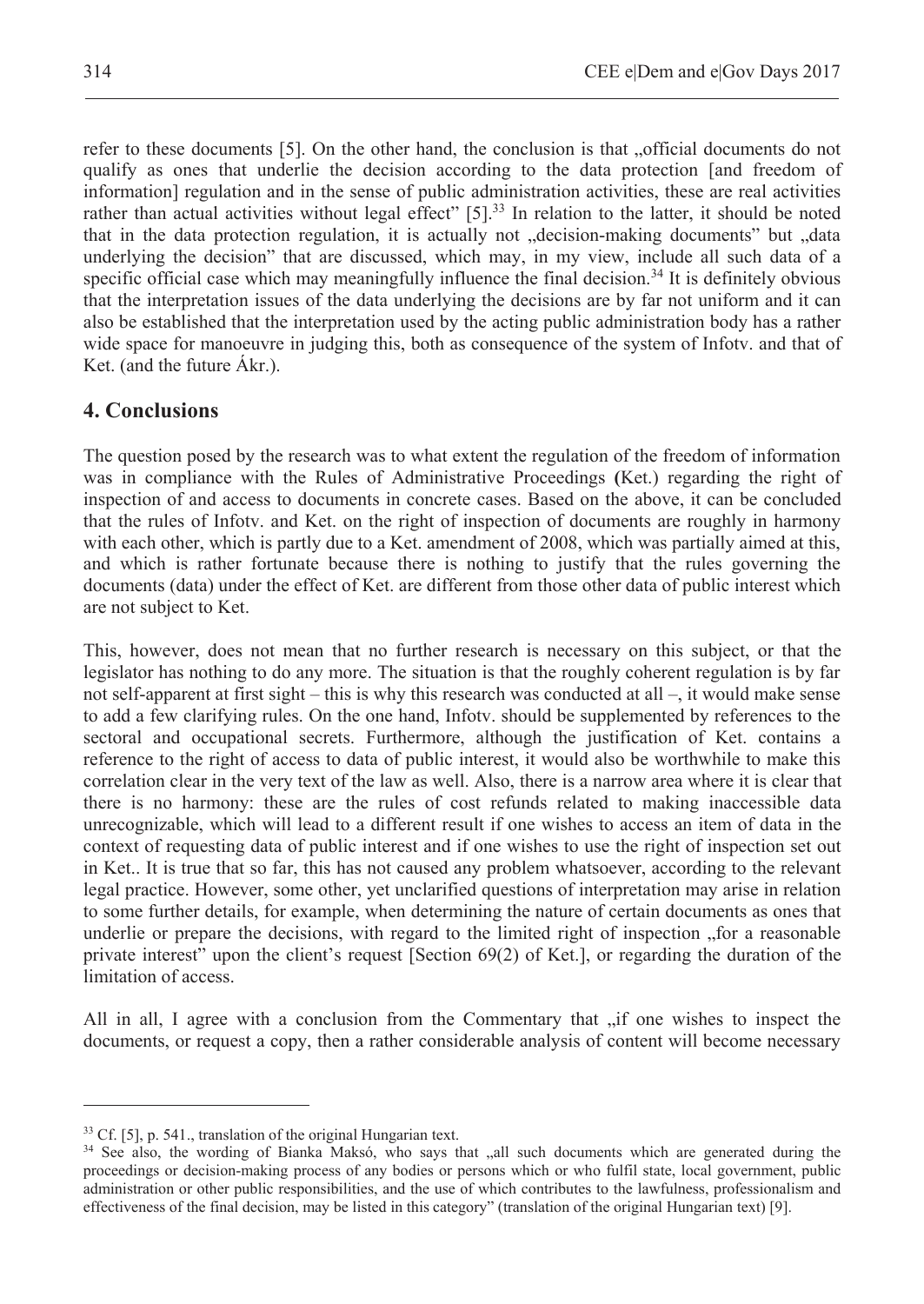for even deciding what procedure the request in question should belong to"  $[5]$ .<sup>35</sup> and also, this especially holds true for finding out whether one is talking about accessible or inaccessible data.

This essay has focused on and showed the provisions of the Ket. in detail, but it seems, that the new regulation of the public administration procedure, the Ákr. contains very similar provisions, so no significant changes can be expected, and these consequences are going to be true in the new legal environment, too.

The lessons of this analysis about Hungary may be useful also for other legislations. It is important, that Freedom of Information Law should be in compliance with many other fields of law, namely with the procedure of public administration, otherwise specific regulation may deteriorate the right to access to information, even if freedom of information is regarded as a fundamental right.

Besides these findings, this research also brings up quite a number of other relevant questions which refer to the confidentiality regulation. How compliant are the individual types of secrets regulated by the Hungarian law with each other? What does the difference between business secrets, as well as sectoral and official secrets lie in? Would the rules governing these types of secrets stand the test of the restriction of the freedom of information as a fundamental constitutional right? And especially, how do the sectoral and official secrets relate to the public disclosure of data of public interest when these affect the use of public funds or the utilization of public property? These are the many questions which can only be answered by the findings of further research efforts.

## **5. References**

- [1] ASBÓTH, M.: A közérdekű adatok nyilvánosságának legújabb jogszabályváltozása [The Latest Changes in the Law on the Public Disclosure of Data of Public Interest], in: M. Fazekas (ed.), Gazdaság és közigazgatás: tanulmányok Ficzere Lajos tiszteletére [Economy and Public Administration: Studies in Honor of Lajos Ficzere], ELTE Eötvös Kiadó, Budapest 2015.
- [2] BALOGH, ZS. GY.: Jogi informatika [Legal Informatics], Dialóg Campus, Budapest-Pécs, 1998.
- [3] BALTHASAR, A.: Right of Access to Information? Prolegomena to a rising issue with due consideration of the legal nature of information, in: A. Balthasar and M. Sully (eds.), Public Sector Information – Open Data –. What is fair: Free Access or Fees? Facultas Verlags- und Buchhandels AG, Vienna 2014.
- [4] BANISAR, D.: Freedom of Information Around the World 2006., Privacy International 2006. http://www.humanrightsinitiative.org/programs/ai/rti/international/laws\_papers/intl/global\_foi survey 2006.pdf (accessed 12 December 2016)
- [5] BARABÁS, B., BARANYI, A. and KOVÁCS, A. GY.: (eds.), Nagykommentár a közigazgatási eljárási törvényhez [Commentary on the Public Administration Act], Complex, Budapest, 2013.

 $35$  Cf. [5], p. 534., translation of the original Hungarian text.